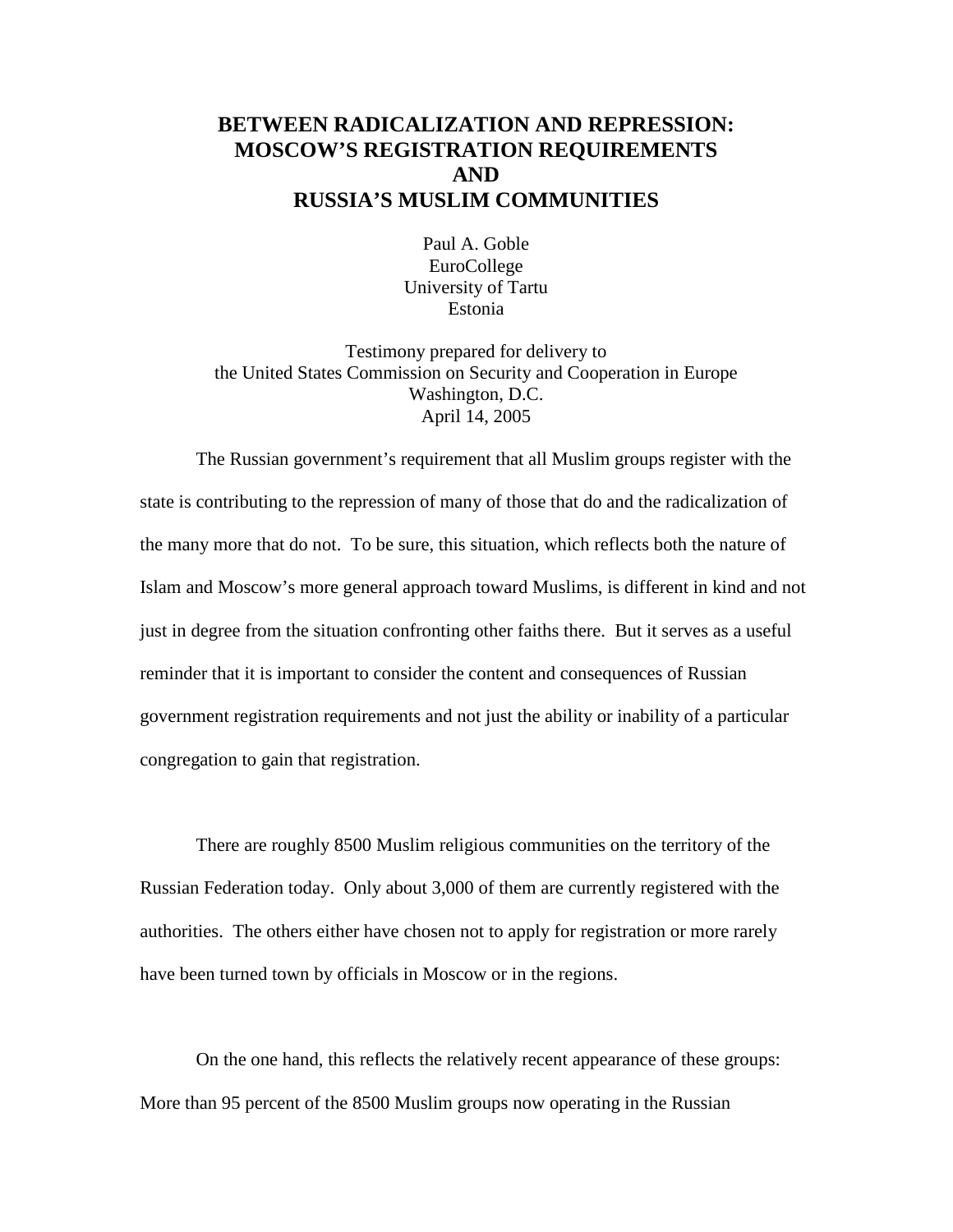Federation have arisen since 1990. Consequently, many of them are not in a position to meet all the requirements for registration that the Russian authorities often impose.

And on the other hand, this pattern is the product of the complicated interrelationship between Islam and the Russian state over the past 250 years, one in which the government has repeatedly attempted to control its Muslim citizens by imposing a set of bureaucratic hierarchies and procedures which are utterly foreign to the fundamentally non-clerical Islamic faith.

As the Russian Empire expanded into Muslim regions in the seventeenth and eighteenth centuries, the tsarist government struggled to regulate Islam by the establishment of a set of institutions known as Muslim Spiritual Directorates. These bodies, which continued to exist in Soviet times, have no basis in Islamic theology. And as a result, Islam in the Russian Empire and in the Soviet Union remained divided between these tiny official structures whose links to and reliance on the state deprived them of the authority that the faithful might be expected to extend to natural leaders in their communities and a much broader and informal set of beliefs and practices among that country's Muslim communities. Because the latter stood outside the official hierarchies and were thus illegal from the point of view of the Soviet state, those who took part in them were doing something inherently political.

Muslims there as well as Soviet and Western analysts described this division as one between a typically deracinated and KGB-controlled "official" Islam, on the one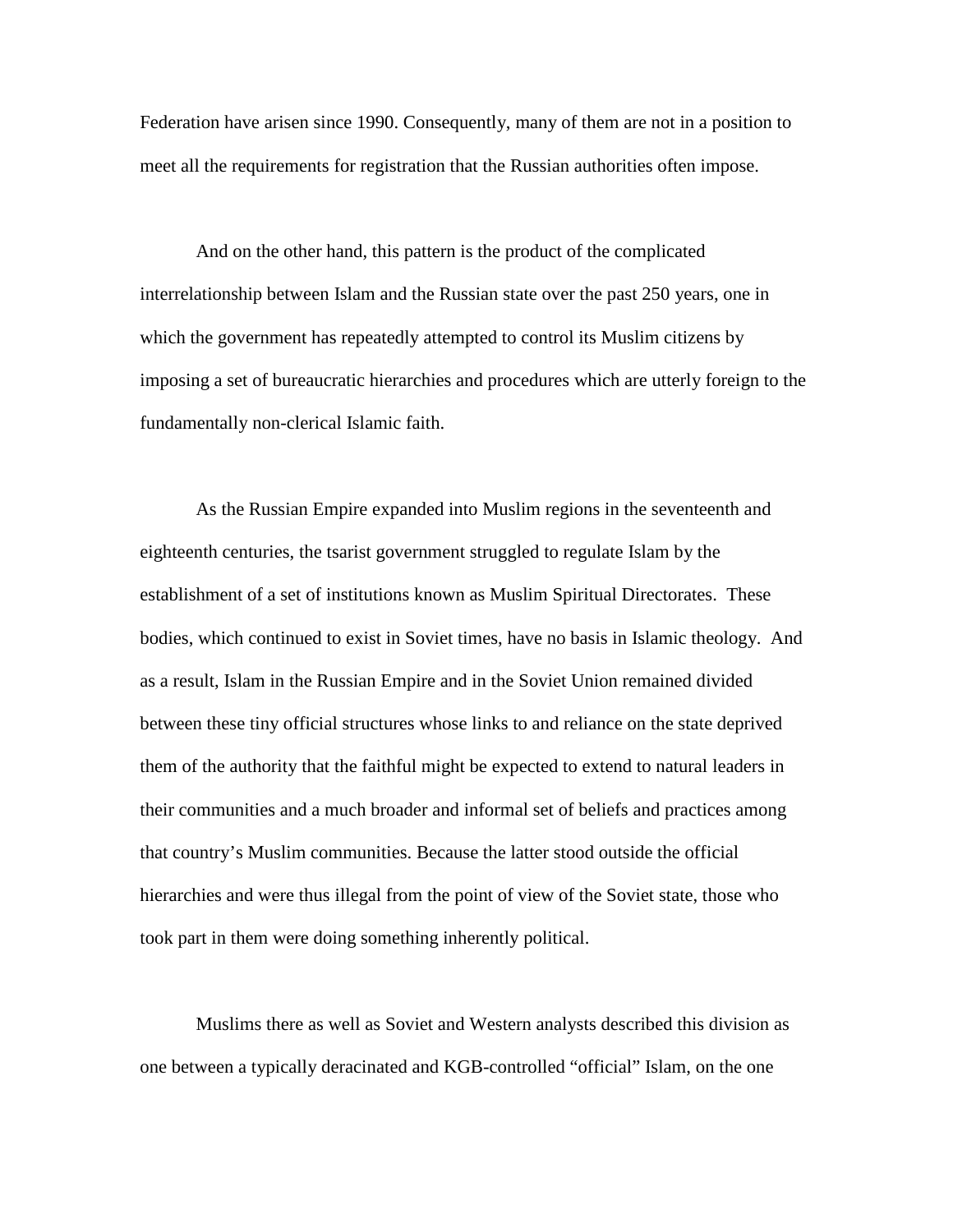hand, and "popular" and often radical "underground" Islam on the other. And many Muslims expected that with the fall of Soviet power, this division would disappear, and that Muslims would be allowed to organize themselves as they had before the Russian state imposed the MSD system.

That has not happened. Instead, Muslim leaders have organized ever more MSDs – there are now more than 60 in the Russian Federation alone – and sought to sell themselves to the Russian state as the guardians of "traditional" Russian Islam in exchange for both official recognition and even financial considerations. At the same time, and especially since September  $11<sup>th</sup>$ , Russian President Vladimir Putin has sought in the name of "fighting terrorism" to use the MSDs and the registration process to impose greater control over the Muslim communities of the Russian Federation.

Often that has taken the form of insisting the Muslim groups register and subordinate themselves to one of the pro-government MSDs or face the use of the police powers of the state against them. That has lead to widely reported outrages of official misbehavior in both the Middle Volga and the Northern Caucasus and prompted some groups which had been registered to reform themselves into non-registered communities in order to get out from under these bureaucracies.

But instead of gaining the greater control over the Muslim communities that it seeks, the Russian government by its latest actions has only further undermined the authority of the MSDs, showing a large number of them to be little more than the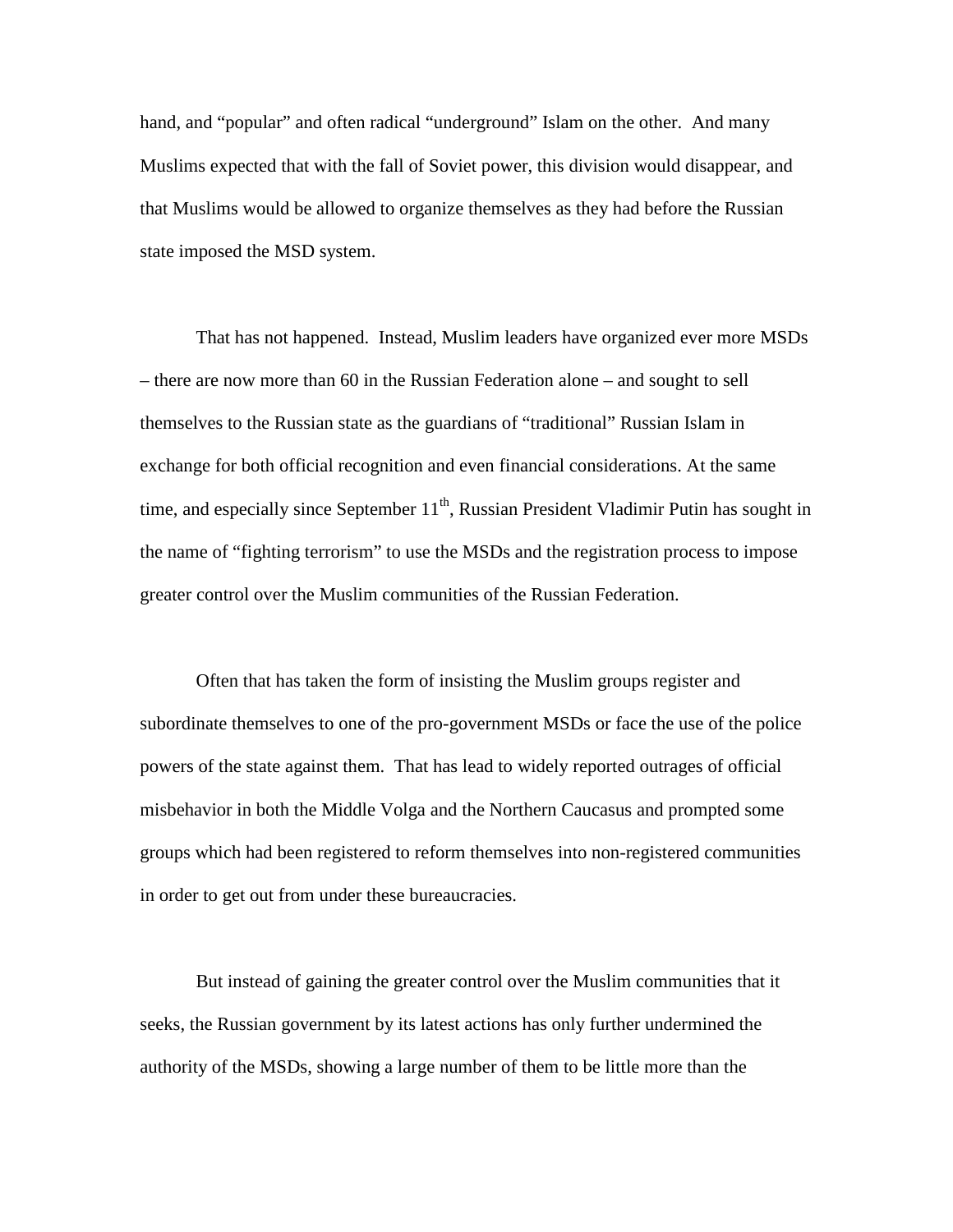handmaidens of the authorities. And at the same time, Moscow has radicalized opinion among unregistered Muslim groups, many of whose members now accept the arguments of those -- including both mullahs trained abroad and missionaries from Middle Eastern countries -- who argue that both the Russian government and its MSD allies are enemies of Islam.

The situation has now moved toward a vicious circle in which official repression is leading to more radicalization and that in turn is invoked by officials to justify even harsher actions. Is there anyway out? And can we in the West make a positive contribution to the situation?

I think the answer to both of these questions is yes. There is a way out: The Russian state needs to move from a politically defined registration system to one in which religious groups will provide information about themselves and agree to obey the laws of their country but will not have to sacrifice their faith in order to do so.

And we in the West can make a contribution by insisting on that and by including representatives of both "official" and "unofficial" Islam at meetings where religious and human rights are to be discussed such as the upcoming sessions in Corduba.

In the current environment, one in which many in Russia and elsewhere justify anti-Islamic attitudes and actions by pointing to Muslim involvement in terrorism, neither of these steps will be easy. But both are necessary if we are to avoid the further